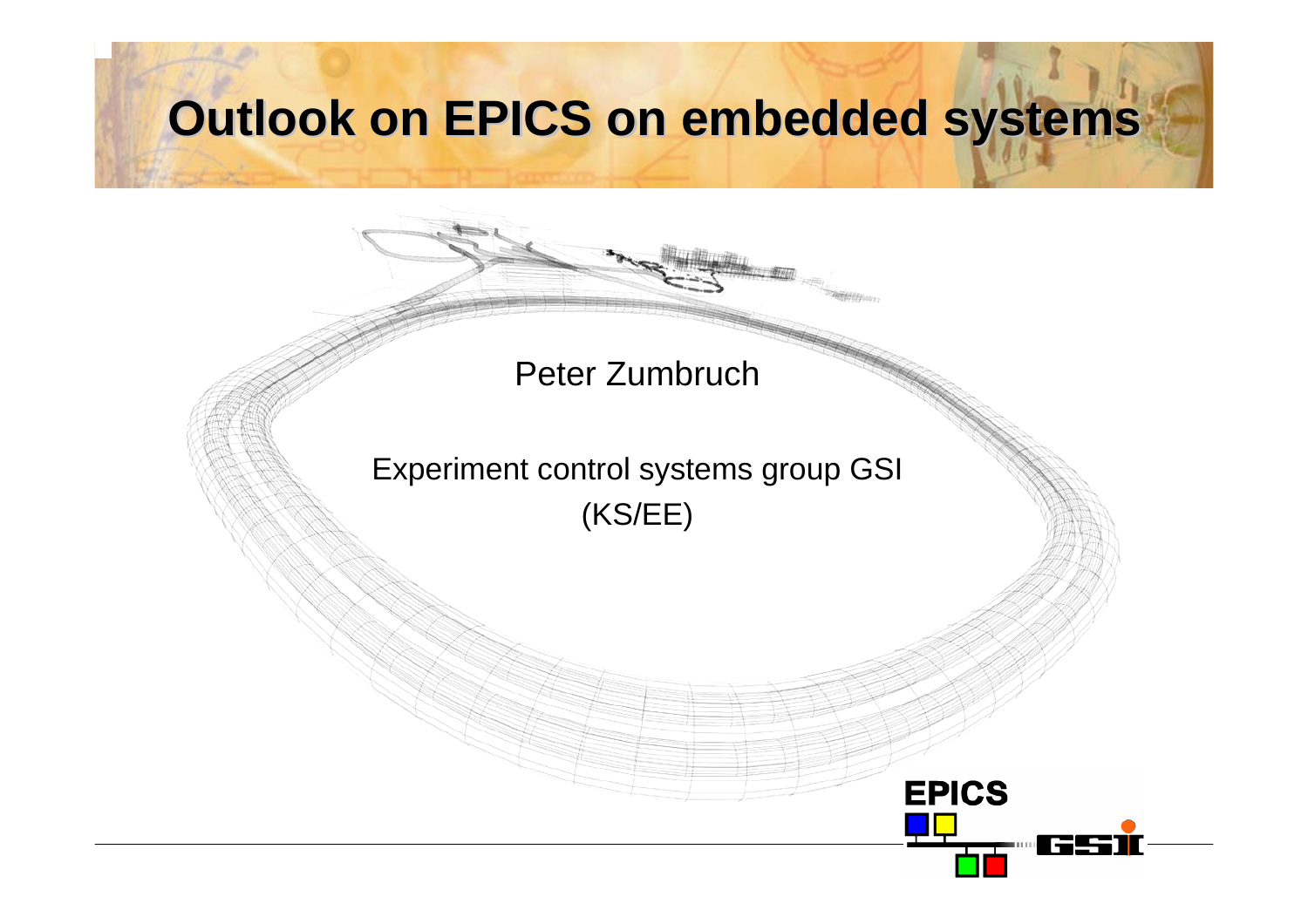## **Overview Overview**

- Introduction
	- What is EPICS?
- Platform
	- ETRAX
		- DIM
		- EPICS
		- EPICS DIM Interface
	- Outlook Xilinx' Virtex4
		- ML403 Evaluation Board
		- CBM Nxyter
- $\bullet$ Summary

GSI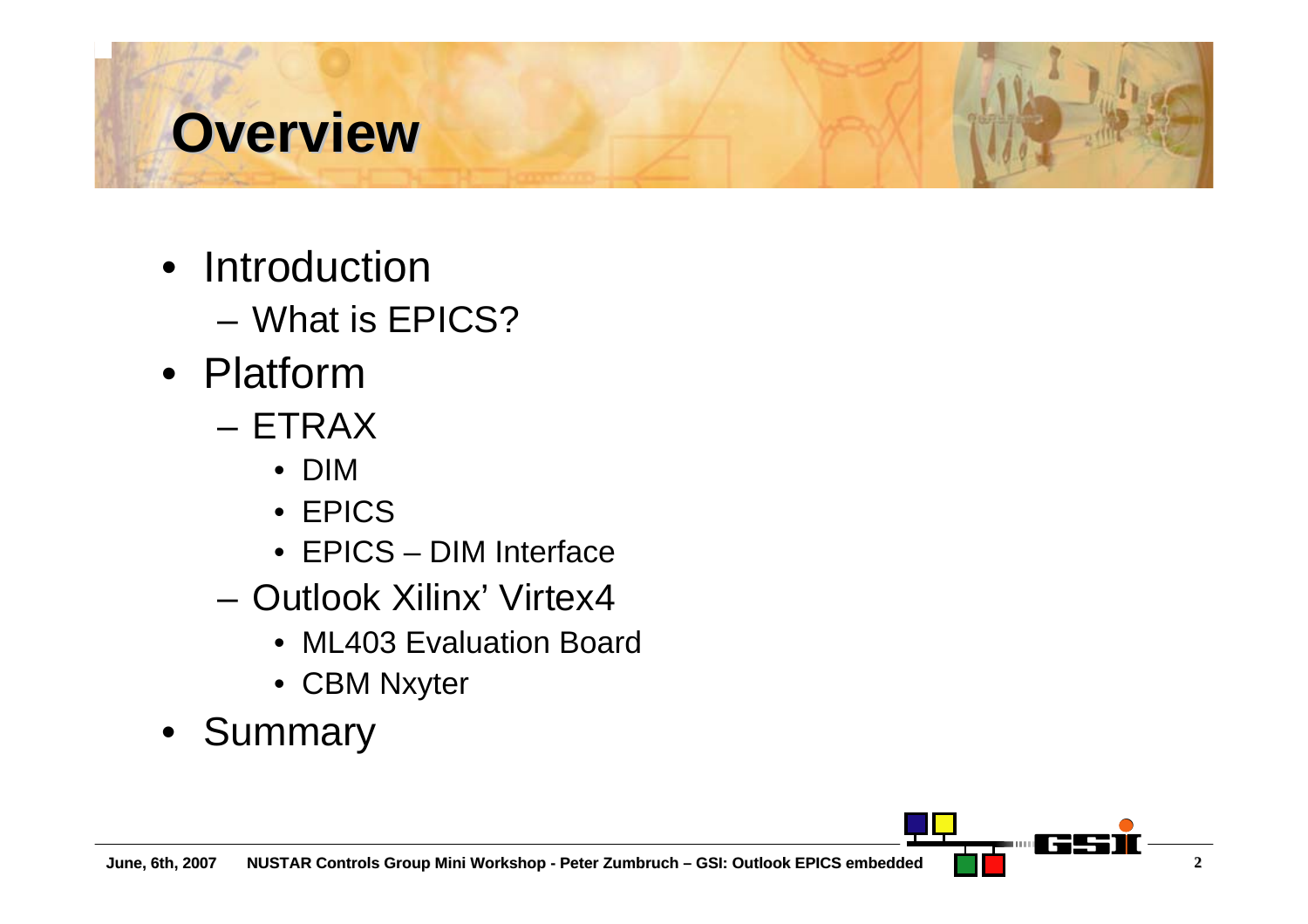## **What is EPICS? What is EPICS?**

#### …**short answer**:

*EPICS: Experimental Physics and Industrial Control System*

#### …**a bit more elaborate**:

*EPICS is a set of Open Source software tools, libraries and applications developed collaboratively and used worldwide to create distributed soft real-time control systems for scientific instruments such as particle accelerators, telescopes and other large scientific experiments.* (From the EPICS Home Page: http://www.aps.anl.gov/epics/)

#### …*striking* - is three things at once:

- • An *architecture* for building scalable control systems
	- A client/server model with an efficient communication protocol (Channel Access) for passing data
	- A distributed real-time database of machine values
- A *Software Toolkit* of code and documentation
	- A collection of software tools collaboratively developed which can be integrated to provide a comprehensive and scalable control system
- A *collaboration* of major scientific laboratories and industry ( > 100)
	- $\bullet$  A world wide collaboration that shares designs, software tools, and expertise for implementing large-scale control systems

GSI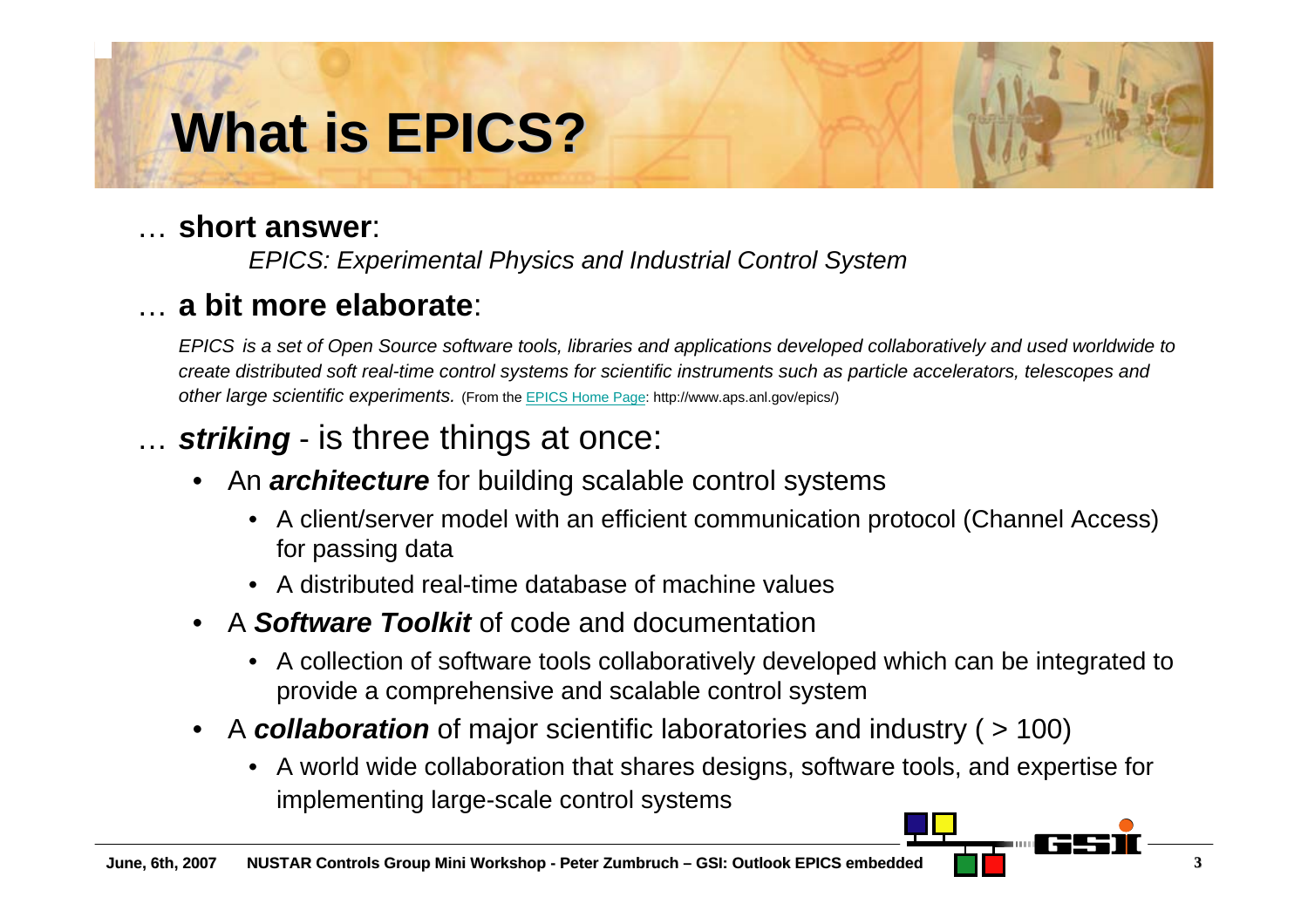## **What is EPICS?** (*Getting Started with EPICS: Introductory Session I*)

Network-based "client/server" model (hence the EPICS logo)



For EPICS, *client* and *server* speak of their Channel Access role i.e. Channel Access Client & Channel Access Server

**4**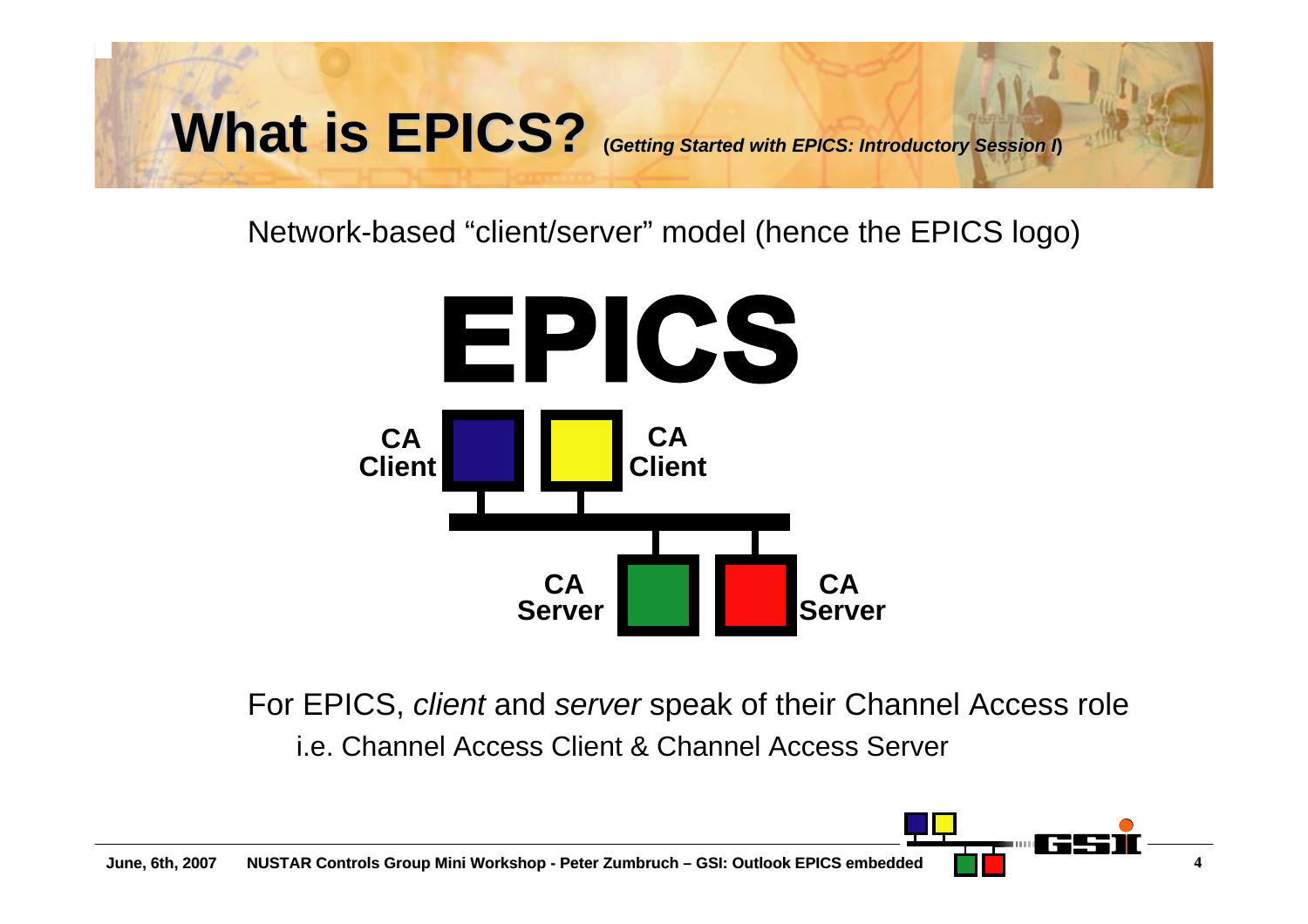# **Platform: ETRAX 100LX by AXIS**

 $\bullet$   ${\sf HADControl}$  (hadshopomo (hades ShOwer POwer MOnitor)  $)$ 



*"Multi-purpose control/monitor device developed for HADES (High Acceptance Di-Electron Spectrometer); a pan-European research project. This device is based on the ETRAX 100LX MCM4+16 and runs the "Experimental Physics and Industrial Control System, EPICS".* 

*http://developer.axis.com/showroom*

- First implementation:
	- single wire bus temperature measurement for HADES
	- Monitor system for Driftchamber pressure
- HADES TRB Trigger Board, DAQ and Slow Control (ETRAX)

Electronics: contact M.Traxler (GSI) – EPICS: PZ

GSI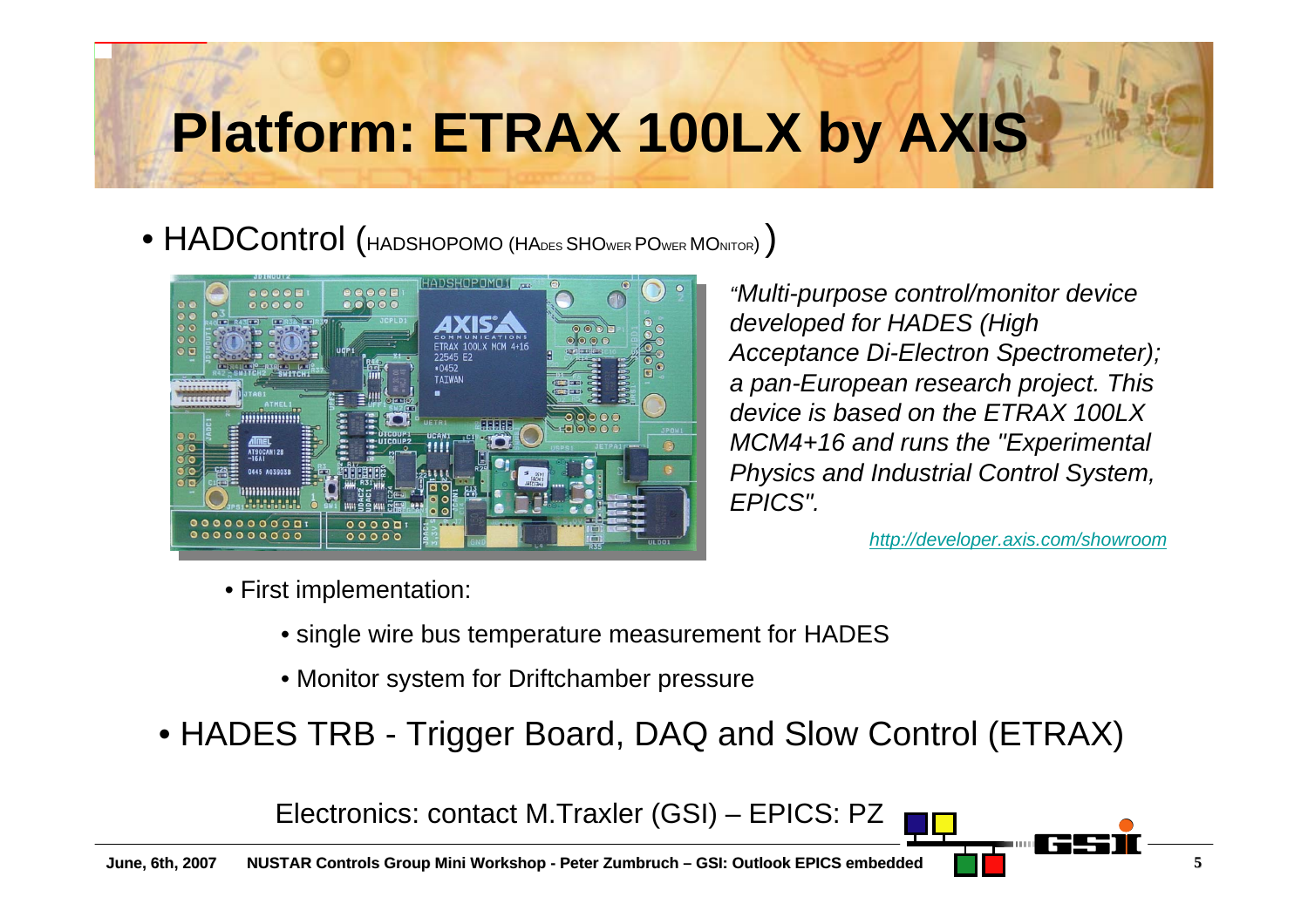### TRB<sub>v2</sub>



- successor of  $\bullet$ TRBv1, which is used in the experiment
- larger FPGA  $\bullet$
- faster CPU (x3)  $\bullet$
- **Tiger-Sharc DSP**  $\bullet$
- 2 GBit/s optical link  $\bullet$ for trigger and data
- Add-on connector  $\bullet$
- TRBv1 functionality  $\bullet$ given

2007-06-04

Michael Traxler, GSI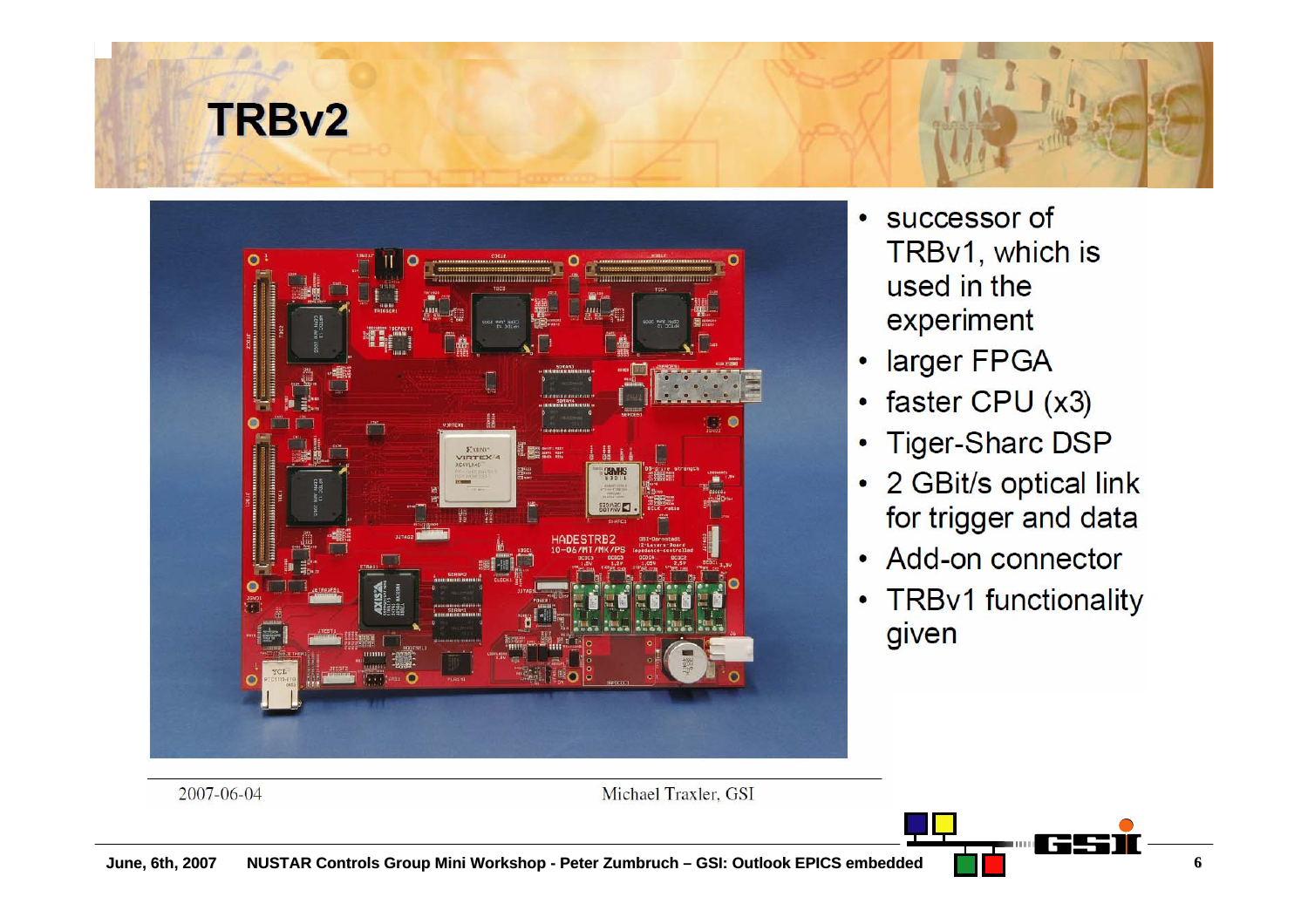## **What is DIM? What is DIM?**

*"DIM is a communication system for distributed / mixed environments. It provides a network transparent inter-process communication layer."*

- •Protocol
- •Distributed Information Management System
- •http://dim.web.cern.ch/dim/

Some Properties:

- Small
- Many platforms
- No inherent access security
- No logic
- –Dynamic

- name based publisher/subscriber mechanism for services and commands

Used as network protocol for *CS Controlsystem (GSI)*

GSI

*Gateway to LabVIEW*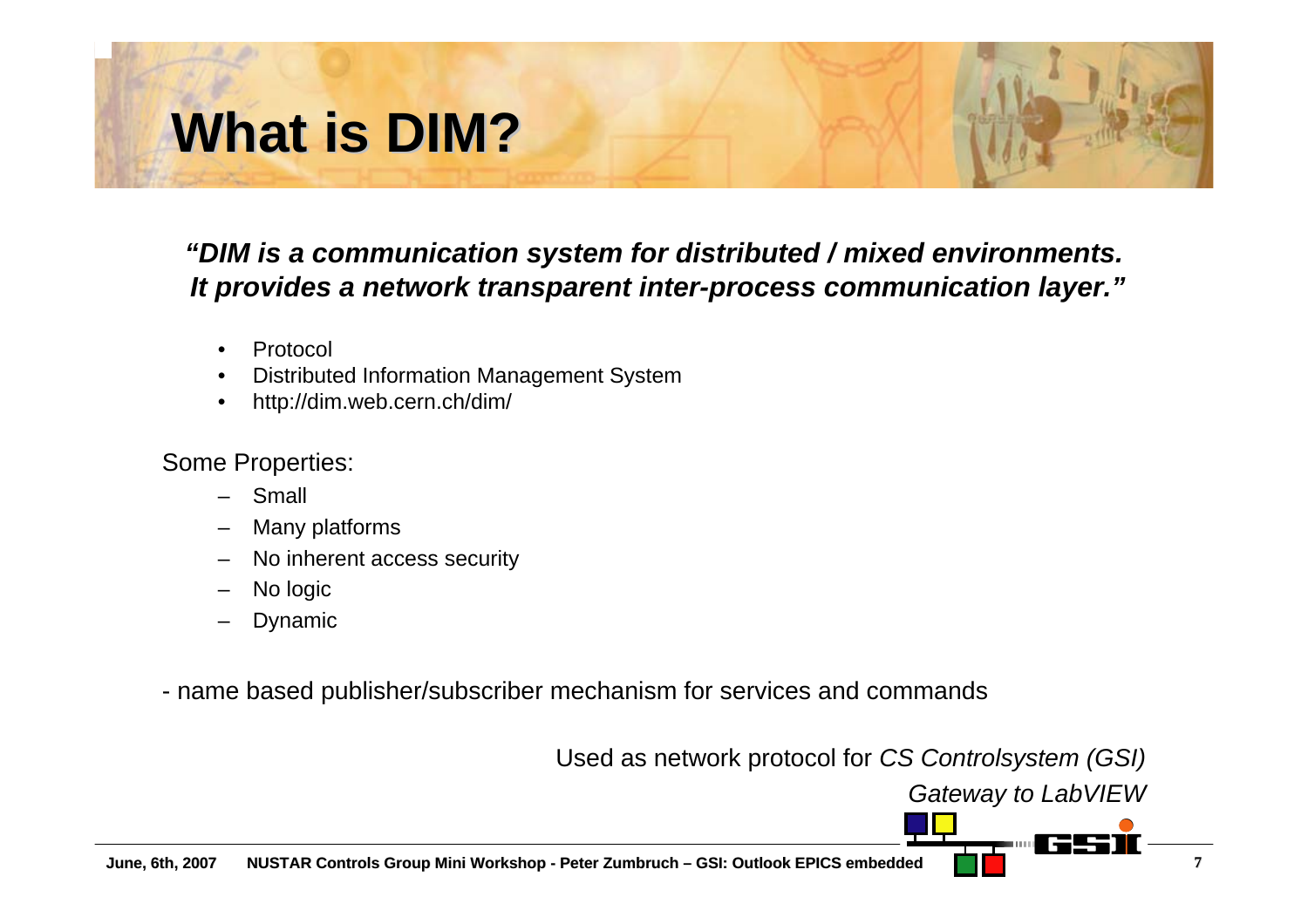# **Embedded EPICS on ETRAX Embedded EPICS on ETRAX**

- • install embedded Linux on ETRAX one chip CPU (axis.com) based front-end systems
	- 2 step approach:

•

•

•

*CS*

- 1. Install DIM on ETRAX and use EPICS-DIM Interface to communicate via network with external EPICS clients or IOCs
	- • Suitable for development:
		- – DIM protocol also accessible via other controls software, i.e. LabVIEW, or *CS,* etc.
		- – But locally no (EPICS) logic (database, (fast) sequencing, alarming) provided
- 2. Install EPICS Embedded on ETRAX
	- •Provides all features of EPICS
	- Local fast EPICS based logic, network independent
		- By "turning the direction of the interface" users may still see a DIM device, mimicked by EPICS using the EPICS – DIM interface



GSI

 $\sqrt{2}$ 

**TODO TODO**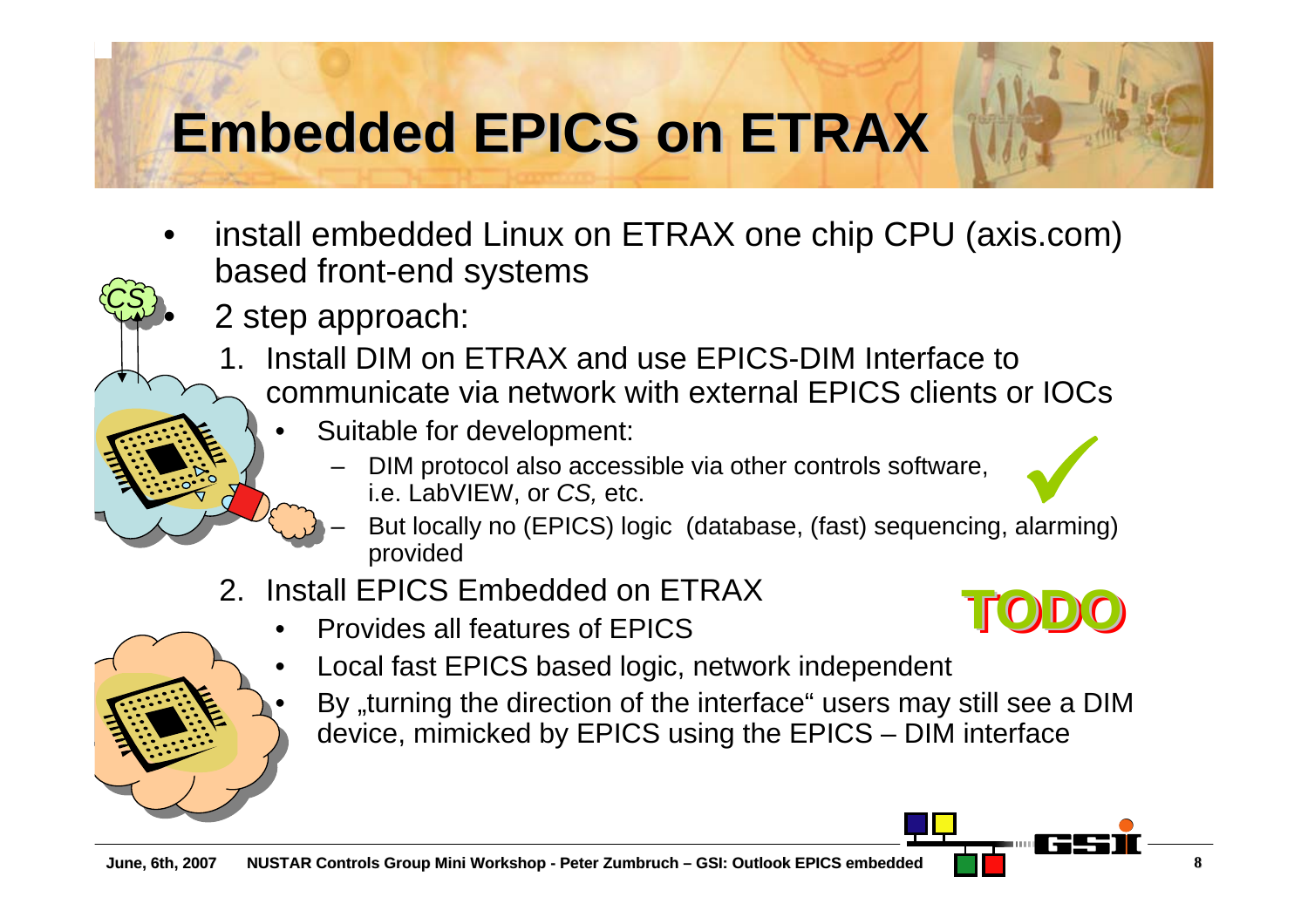# **EPICS DIM Interface EPICS DIM Interface**

- • Running
	- DIM SERVER
		- Providing read/write access to EPICS variables
	- DIM CLIENT
		- • Interfacing DIM services and commands for single variables to EPICS process variables
- •Succesfully used for last 5 weeks HADES beamtime
- • On demand
	- String transport mode (DIM provides strings converted by the Interface to single datatypes, easier to handle by EPICS)
	- Array and structs support
	- More EPICS records

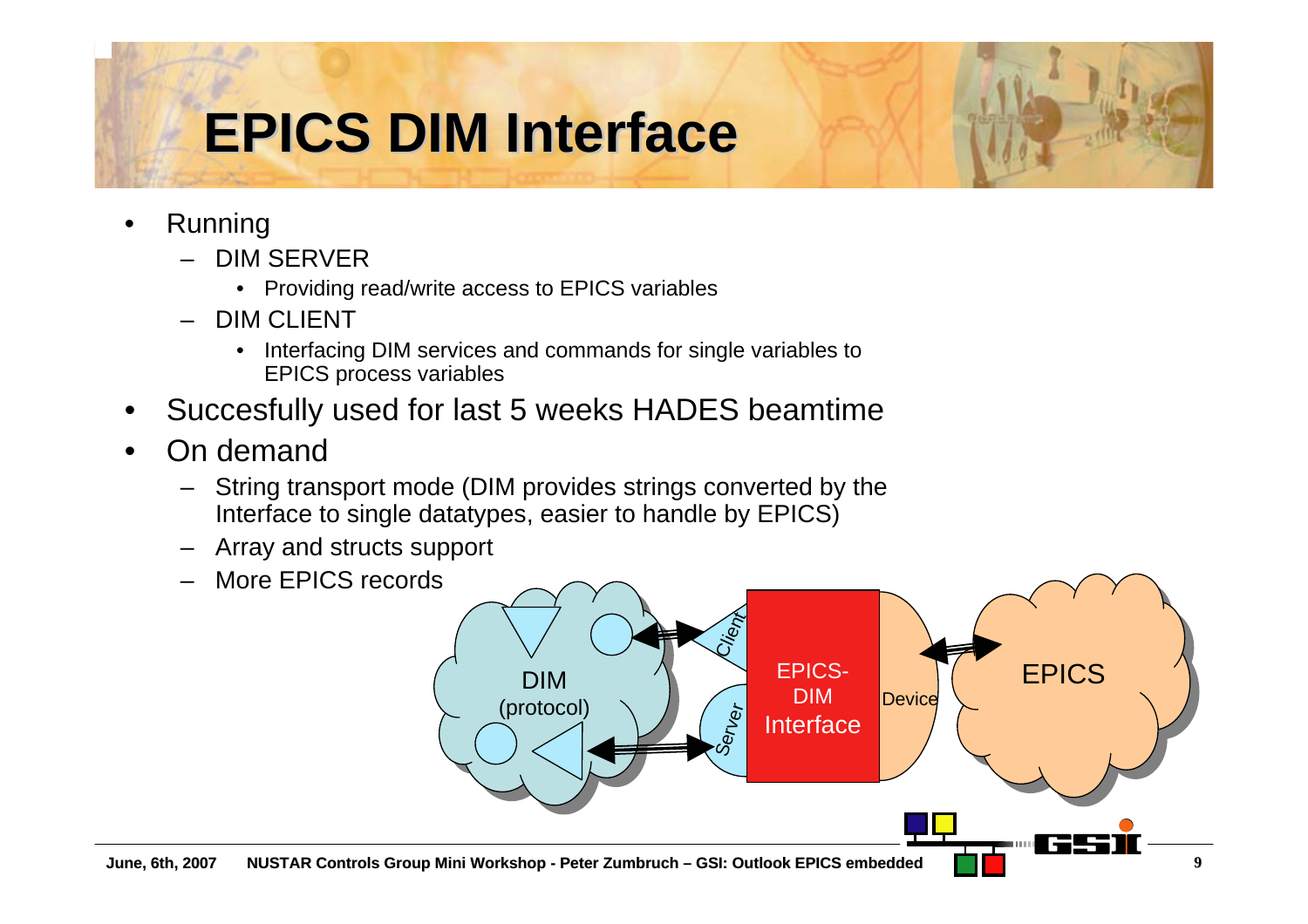## **Outlook Xlinx Virtex4/5**

#### •Basis

- KIPs (University of Heidelberg) Environment Platform providing several cores (PPC/MicroBlaze/Leon) with Linux on it.
- • Xlinx Evaluation Board ml403
	- Soft IOC
	- Soft IOC with Interprocess communication Run-Control
- • Nxyter / SysCore based board
	- DAQ Board (CBM)
		- Soft IOC (incl. IPC)
		- •IOC with access to "external" Hardware on-Board
		- •Configuration of Setups via EPICS



**10**